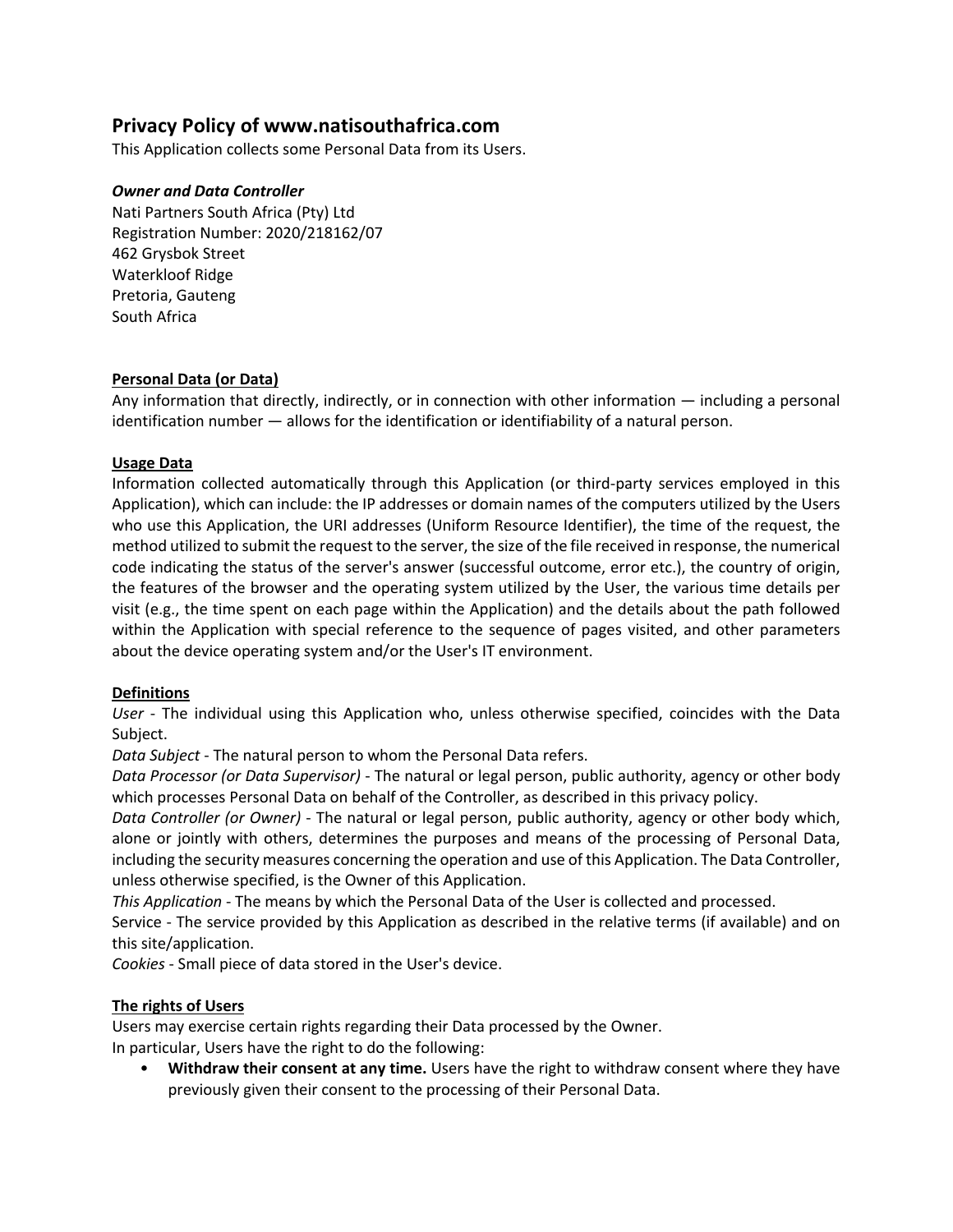- **Object to processing of their Data.** Users have the right to object to the processing of their Data if the processing is carried out on a legal basis other than consent. Further details are provided in the dedicated section below.
- **Access their Data.** Users have the right to learn if Data is being processed by the Owner, obtain disclosure regarding certain aspects of the processing and obtain a copy of the Data undergoing processing.
- **Verify and seek rectification.** Users have the right to verify the accuracy of their Data and ask for it to be updated or corrected.
- **Restrict the processing of their Data.** Users have the right, under certain circumstances, to restrict the processing of their Data. In this case, the Owner will not process their Data for any purpose other than storing it.
- **Have their Personal Data deleted or removed.** Users have the right, under certain circumstances, to obtain the erasure of their Data from the Owner.
- **Receive their Data and have it transferred to another controller.** Users have the right to receive their Data in a structured, commonly used and machine-readable format and, if technically feasible, to have it transmitted to another controller without any hindrance. This provision is applicable provided that the Data is processed by automated means and that the processing is based on the User's consent, on a contract which the User is part of or on precontractual obligations thereof.

• **Lodge a complaint.** Users have the right to bring a claim before their competent data protection authority.

## **How to exercise these rights**

Any requests to exercise User rights can be directed to the Owner through the contact details provided in this document or using the contact form on the website. These requests can be exercised free of charge and will be addressed by the Owner as early as possible and always within one month.

#### **Types of Data collected**

Among the types of Personal Data that this Application collects, by itself or through third parties, there are: Cookies; Usage Data; email address; unique device identifiers for advertising (Google Advertiser, for example); various types of Data.

Personal Data may be freely provided by the User, or, in case of Usage Data, collected automatically when using this Application.

All Data requested by this Application is mandatory and failure to provide this Data may make it impossible for this Application to provide its services. In cases where this Application specifically states that some Data is not mandatory, Users are free not to communicate this Data without consequences to the availability or the functioning of the Service.

#### **Methods of processing**

The Owner takes appropriate security measures to prevent unauthorized access, disclosure, modification, or unauthorized destruction of the Data.

The Data processing is carried out using computers and/or IT enabled tools, following organizational procedures and modes strictly related to the purposes indicated. In addition to the Owner, in some cases, the Data may be accessible to certain types of persons in charge, involved with the operation of this Application (administration, sales, marketing, legal, system administration) or external parties (such as third-party technical service providers, mail carriers, hosting providers, IT companies, communications agencies) appointed, if necessary, as Data Processors by the Owner. The updated list of these parties may be requested from the Owner at any time.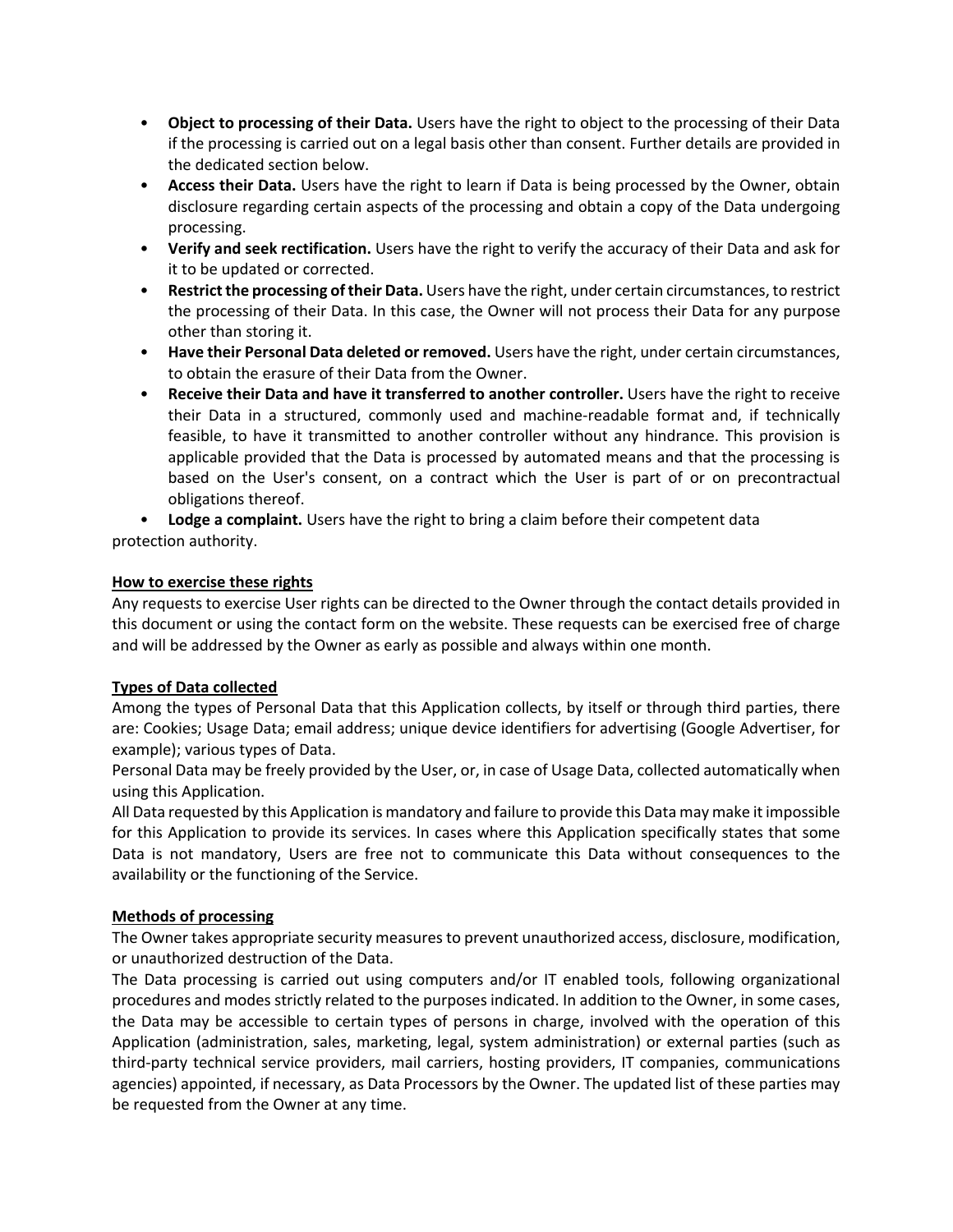## **Legal basis of processing**

The Owner may process Personal Data relating to Users if one of the following applies:

- Users have given their consent for one or more specific purposes. Note: Under some legislations the Owner may be allowed to process Personal Data until the User objects to such processing ("opt-out"), without having to rely on consent or any other of the following legal bases. This, however, does not apply, whenever the processing of Personal Data is subject to European data protection law;
- provision of Data is necessary for the performance of an agreement with the User and/or for any pre-contractual obligations thereof;
- processing is necessary for compliance with a legal obligation to which the Owner is subject;
- processing is related to a task that is carried out in the public interest or in the exercise of official authority vested in the Owner;
- processing is necessary for the purposes of the legitimate interests pursued by the Owner or by a third party.

## **Place**

The Data is processed at the Owner's operating offices and in any other places where the parties involved in the processing are located.

Depending on the User's location, data transfers may involve transferring the User's Data to a country other than their own.

Users are also entitled to learn about the legal basis of Data transfers to a country outside the European Union or to any international organization governed by public international law or set up by two or more countries, such as the UN, and about the security measures taken by the Owner to safeguard their Data. If any such transfer takes place, Users can find out more by checking the relevant sections of this document or inquire with the Owner using the information provided in the contact section.

# **Retention time**

Personal Data shall be processed and stored for as long as required by the purpose they have been collected for.

- Personal Data collected for purposes related to the performance of a contract between the Owner and the User shall be retained until such contract has been fully performed.
- Personal Data collected for the purposes of the Owner's legitimate interests shall be retained as long as needed to fulfil such purposes. Users may find specific information regarding the legitimate interests pursued by the Owner within the relevant sections of this document or by contacting the Owner.

The Owner may be allowed to retain Personal Data for a longer period whenever the User has given consent to such processing, as long as such consent is not withdrawn. Furthermore, the Owner may be obliged to retain Personal Data for a longer period whenever required to do so for the performance of a legal obligation or upon order of an authority.

Once the retention period expires, Personal Data shall be deleted. Therefore, the right to access, the right to erasure, the right to rectification and the right to data portability cannot be enforced after expiration of the retention period.

#### **The purposes of processing**

The Data concerning the User is collected to allow the Owner to provide its Services, as well as for the following purposes: Remarketing and behavioral targeting, Analytics, Interaction with external social networks and platforms, Advertising, User database management and Managing contacts and sending messages.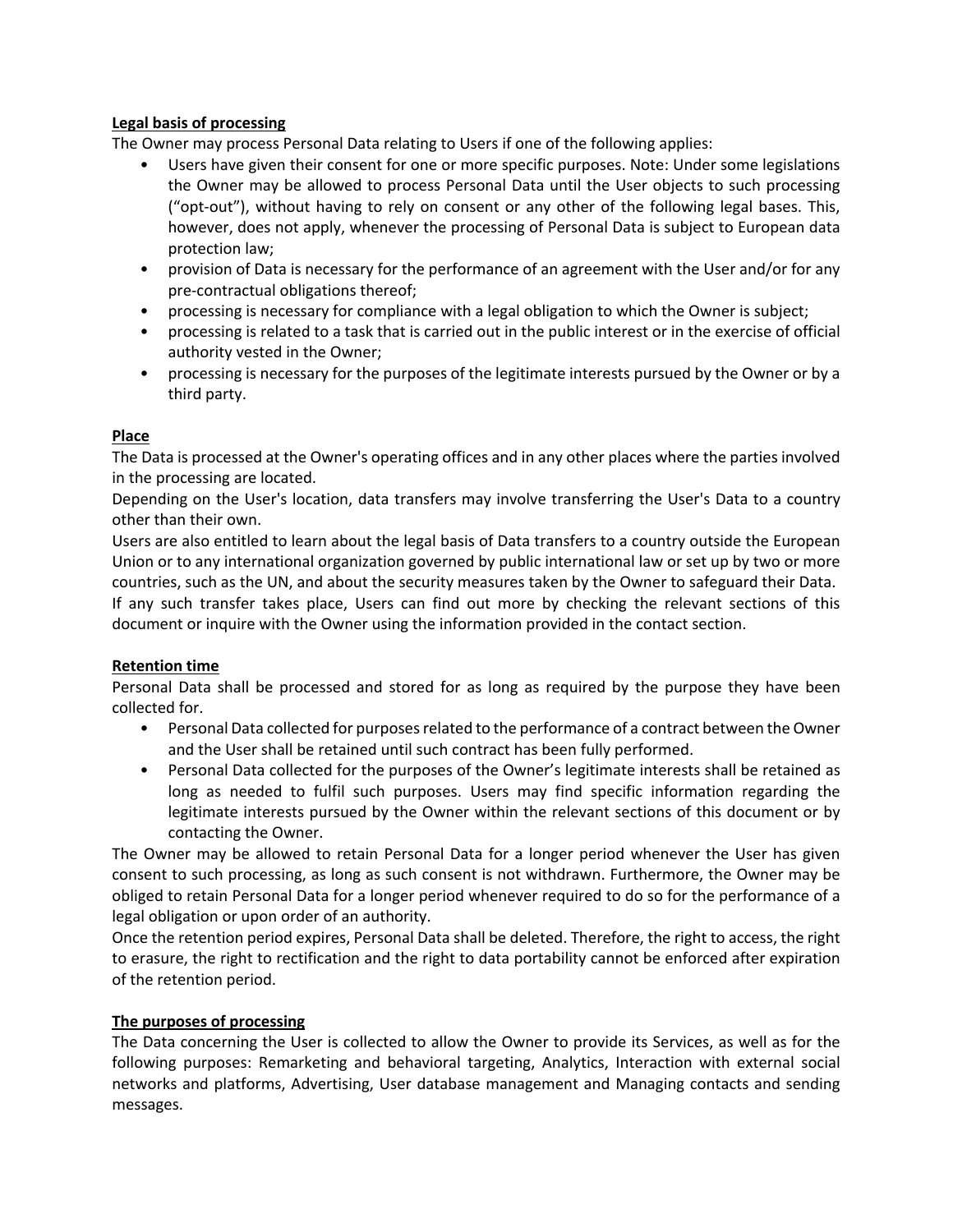In addition to any opt out offered by any of the services below, the User may opt out of a third-party service's use of cookies by visiting the Network Advertising Initiative opt-out page.

#### *Advertising*

This type of service allows User Data to be utilized for advertising communication purposes displayed in the form of banners and other advertisements on this Application, possibly based on User interests.

# • **Facebook Audience Network (Facebook, Inc.)**

Facebook Audience Network is an advertising service provided by Facebook, Inc. In order to understand Facebook's use of Data, consult Facebook's data policy.

This Application may use identifiers for mobile devices (including Android Advertising ID or Advertising Identifier for iOS, respectively) and technologies similar to cookies to run the Facebook Audience Network service. One of the ways Audience Network shows ads is by using the User's ad preferences. The User can control this in the Facebook ad settings.

## • **Mailchimp**

Mailchimp is a marketing automation platform and an email marketing service that enable sending and managing of email campaigns and serving advertisements, providing real-time data analytics.

Subscription preferences are handled on a per-list basis and the User can click on the 'Unsubscribe' link within a received campaign which will immediately and automatically remove the User's email address. Personal Data collected: Cookies; Email address

Place of processing: US - Mailchimp privacy policy

## *Remarketing and behavioral targeting*

This type of service allows this Application and its partners to inform, optimize and serve advertising based on past use of this Application by the User.

This activity is performed by tracking Usage Data and by using Cookies, information that is transferred to the partners that manage the remarketing and behavioral targeting activity.

#### • **Remarketing with Google Analytics (Google Inc.)**

Remarketing with Google Analytics is a remarketing and behavioral targeting service provided by Google Inc. that connects the tracking activity performed by Google Analytics and its Cookies with the Google Ads advertising network and the DoubleClick Cookie.

Personal Data collected: Cookies; Usage Data.

Place of processing: US – Privacy Policy – Opt Out. Privacy Shield participant.

# • **Facebook Custom Audience (Facebook, Inc.)**

Facebook Custom Audience is a remarketing and behavioral targeting service provided by Facebook, Inc. that connects the activity of this Application with the Facebook advertising network.

Personal Data collected: Cookies; email address.

Place of processing: US – Privacy Policy – Opt Out.

# • **Facebook Remarketing (Facebook, Inc.)**

Facebook Remarketing is a remarketing and behavioral targeting service provided by Facebook, Inc. that connects the activity of this Application with the Facebook advertising network.

Personal Data collected: Cookies; Usage Data.

Place of processing: US - Privacy Policy - Opt Out.

# *Analytics*

The services contained in this section enable the Owner to monitor and analyze web traffic and can be used to keep track of User behavior.

• **Google Analytics (Google Inc.)**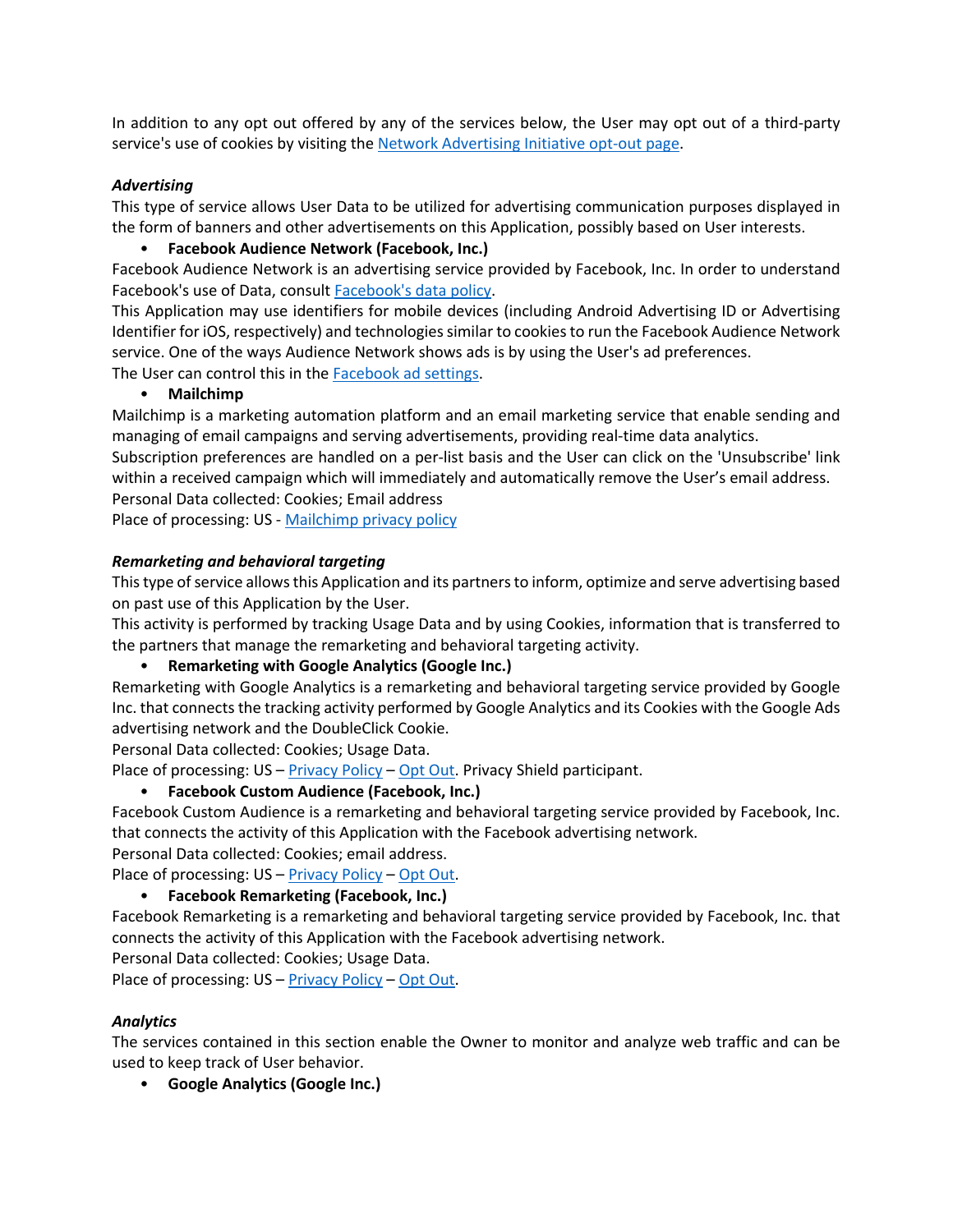Google Analytics is a web analysis service provided by Google Inc. ("Google"). Google utilizes the Data collected to track and examine the use of this Application, to prepare reports on its activities and share them with other Google services.

Google may use the Data collected to contextualize and personalize the ads of its own advertising network.

Personal Data collected: Cookies; Usage Data.

Place of processing: US - Privacy Policy - Opt Out.

## • **Google Ads conversion tracking (Google Inc.)**

Google Ads conversion tracking is an analytics service provided by Google Inc. that connects data from the Google Ads advertising network with actions performed on this Application.

Personal Data collected: Cookies; Usage Data.

Place of processing: US – Privacy Policy. Privacy Shield participant.

## • **Facebook Ads conversion tracking (Facebook pixel) (Facebook, Inc.)**

Facebook Ads conversion tracking (Facebook pixel) is an analytics service provided by Facebook, Inc. that connects data from the Facebook advertising network with actions performed on this Application.

The Facebook pixel tracks conversions that can be attributed to ads on Facebook, Instagram and Audience Network.

Personal Data collected: Cookies; Usage Data.

Place of processing: US – Privacy Policy. Privacy Shield participant.

## • **HubSpot Analytics (HubSpot, Inc.)**

HubSpot Analytics is an analytics service provided by HubSpot, Inc.

Personal Data collected: Cookies; Usage Data.

Place of processing: US – Privacy Policy – Opt Out.

#### *Managing contacts and sending messages*

This type of service makes it possible to manage a database of email contacts, phone contacts or any other contact information to communicate with the User.

These services may also collect data concerning the date and time when the message was viewed by the User, as well as when the User interacted with it, such as by clicking on links included in the message.

• **HubSpot Email (HubSpot, Inc.)**

HubSpot Email is an email address management and message sending service provided by HubSpot, Inc. Personal Data collected: email address; Usage Data.

Place of processing: US – Privacy Policy.

• **HubSpot CRM (HubSpot, Inc.)**

HubSpot CRM is a User database management service provided by HubSpot, Inc.

Personal Data collected: email address; phone number; various types of Data as specified in the privacy policy of the service.

Place of processing: US – Privacy Policy.

# **Disclosing and transfer of personal data**

Nati South Africa is an international group of companies. Information we collect from you will be processed in EEA (European Environment Agency) and outside EEA depending on the purpose of processing. Nati South Africa endeavors to apply suitable safeguards to protect the privacy and security of your personal data during the transfer and to use it only consistent with your relationship with Nati South Africa and the practices described in this Privacy Notice. Nati South Africa also minimizes the risk to your rights and freedoms by not collecting or storing sensitive information about you.